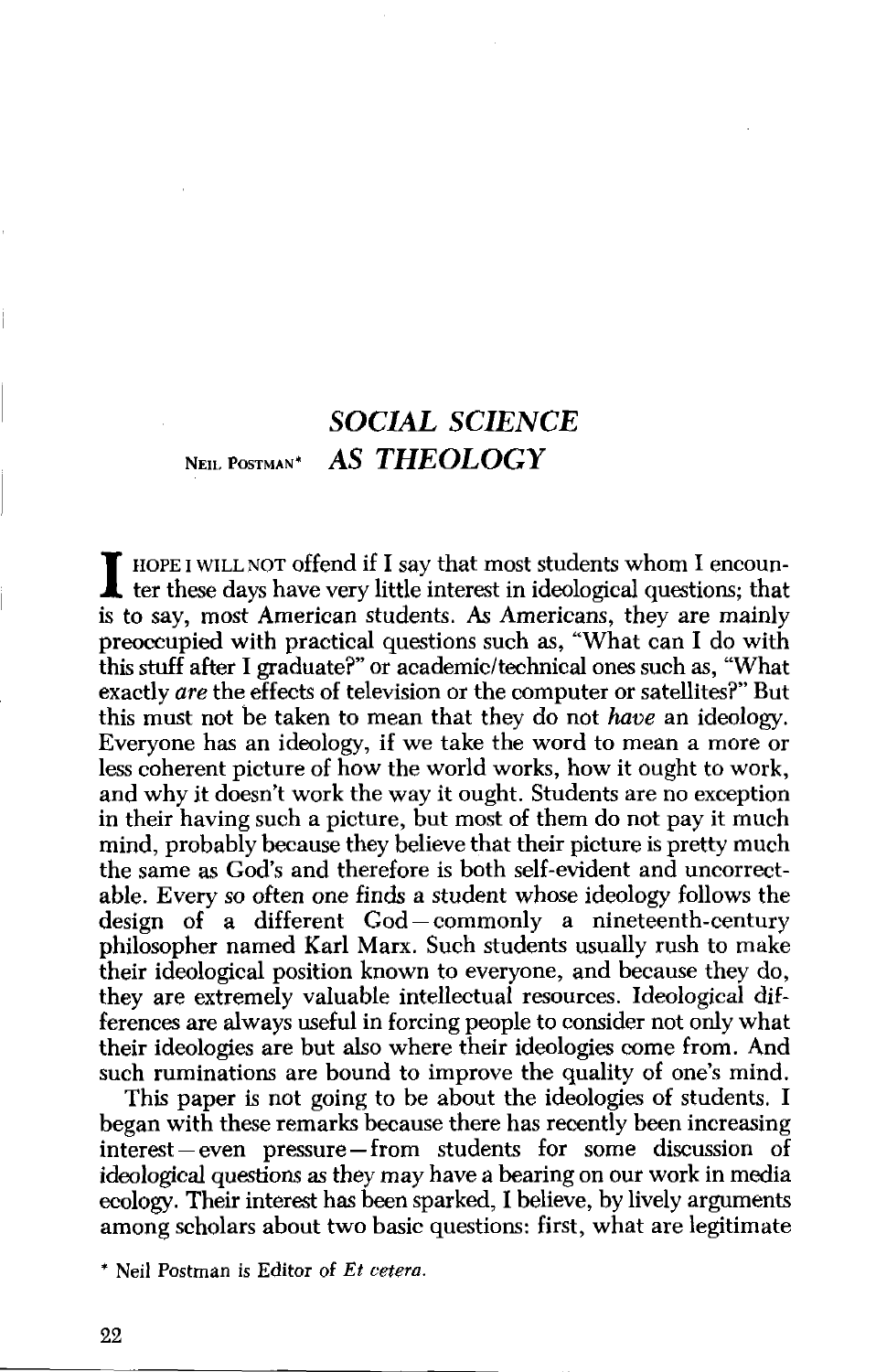## SOCIAL SCIENCE AS THEOLOGY 23

forms of research in the social sciences? and second, what are the social purposes of such research? I can speak for all colleagues in saying that we are delighted that students have awakened to these issues and are asking their professors to address them, But I speak only for myself in taking the liberty of trying to answer these questions.

As to the first question, I must tell you at the start that I reject the implications of the phrase "social science"; that is to say, I do not believe psychologists, sociologists, anthropologists, or media ecologists do science . I am fully persuaded that Michael Oakeshott's distinction between processes and practices is definitive in explaining why this is the case. He means by processes those events that occur in nature, such as the orbiting of planets or the melting of ice or the production of chlorophyll in a leaf . Such processes have nothing to do with human intelligence, are governed by immutable laws, and are, so to say, determined by the structure of nature. If one is so inclined, one might even say that processes are the creation of God. By practices, on the other hand, Oakeshott means the creations of people - those events that result from human decisions and actions, such as my writing this paper or the formation of a new government or our conversations or falling in love, These events are a function of human intelligence interacting with environment, and although, to be sure, there is a measure of regularity in human affairs, such affairs are not determined by immutable laws. Now, I have been told by my colleagues that this last statement, namely, that human actions are not determined by immutable and universal laws, cannot be proved, and that to assert it is in the nature of a metaphysical speculation. Fair enough. You may consider it then to be part of my ideology that I believe in free will and in choice; that human beings are fundamentally different from orbiting planets and melting ice; and that while it is obvious we are profoundly influenced by our environment, our ideas and behavior are not irrevocably determined by natural laws, immutable or otherwise. In other words, I believe with Oakeshott that there is an irrevocable difference between a blink and a wink . If it is a blink, we can classify the event as a process, meaning it has physiological causes which can be understood and explained within the context of established postulates and theories. If it is a wink, we must classify it as a practice, filled with personal and to some extent unknowable meanings and, in any case, quite impossible to explain or predict in terms of causal relations .

As I understand the word, science is the quest to find the immutable and universal laws that govern processes, and it does so by making the assumption that there are cause and effect relations among these processes . In this definition, I stand with Newton, and also with the last of the great Newtonians, Albert Einstein . It follows from this that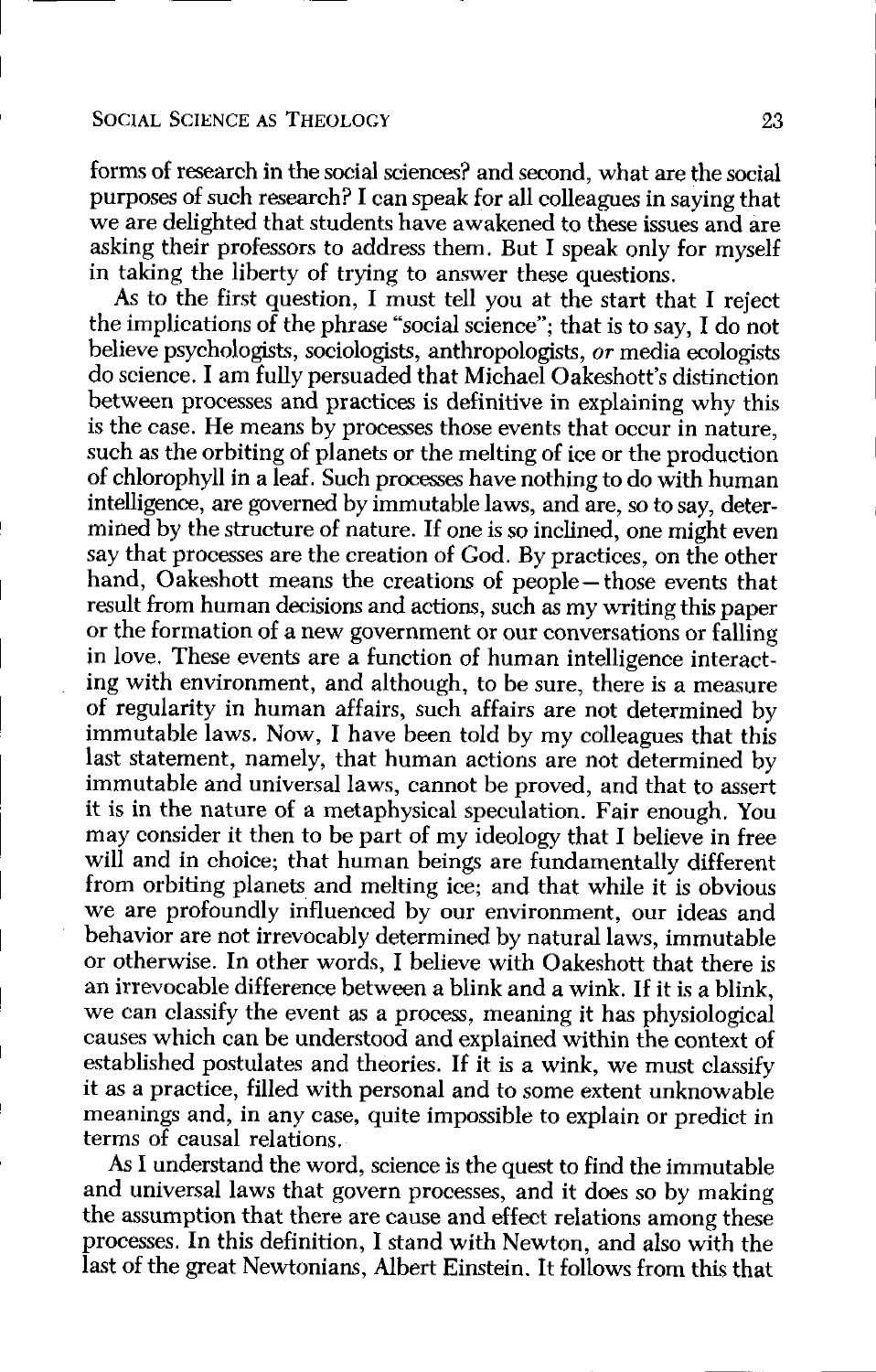I believe that the quest to understand human behavior and feeling can in no sense, except the most trivial, be called science. Indeed, it is one of these trivial senses that has led some people to embrace the misleading phrase "social science." I refer to the fact that scientists, following Galileo's dictum that the language of nature is written in mathematics, have found that by quantifying nature they can come as close as they dare hope to discovering natural law . But this discovery has led to the pretentious delusion that anyone who counts things is therefore engaged in doing science . A fair analogy to this line of thinking would be to say that a house painter and an artist, each using the medium of paint, must perforce be using it for the same reason. Which I need hardly point out is nonsense.

The scientist uses mathematics to assist in uncovering and describing the structure of nature. At best, the sociologist, to take one example, uses mathematics merely to provide some precision to his ideas. But there is nothing especially scientific in that . All sorts of people count things in order to achieve precision without claiming that they are scientists. Detectives and bail bondsmen count the number of murders committed in a certain city; judges count the number of divorce actions in their jurisdictions; business executives count the amount of money spent in a particular store; and young children like to count their toes and fingers in order not to be vague about how many they have. Information of this kind may sometimes be valuable in helping a person get an idea, or even more so in providing support for an idea. Numbers may even be useful in browbeating people into accepting an idea that otherwise has no merit whatsoever . I have, myself, harbored several such worthless ideas, one of which has recently been supplied with some impressive numbers which will not only permit me to continue to believe this nonsense, but may help me to persuade others to believe it . I refer to my theory that living in California, Florida, and other warm climates tends to shrivel people's brains and makes them dumber than people who live in colder climates, such as New York, Pennsylvania, Illinois, and Iowa . Since there is no idea so bad that a social scientist will not find support for it, I was not surprised to come across a study by two doctoral students at Texas Technical University who found that the ten states with the highest average SAT scores all had cold winters. Indeed, every state with an average of 510 or higher on both the verbal and quantitative parts of the SAT had an average high temperature in January of less than forty-two degrees Farenheit. At the other end, five of the ten states with the lowest SAT scores were warm-weather states. Moreover, temperature had a significant relationship to SAT scores even when the researchers took into account such factors as per-pupil expenditures on schooling . All of which proves only that it is a serious mistake to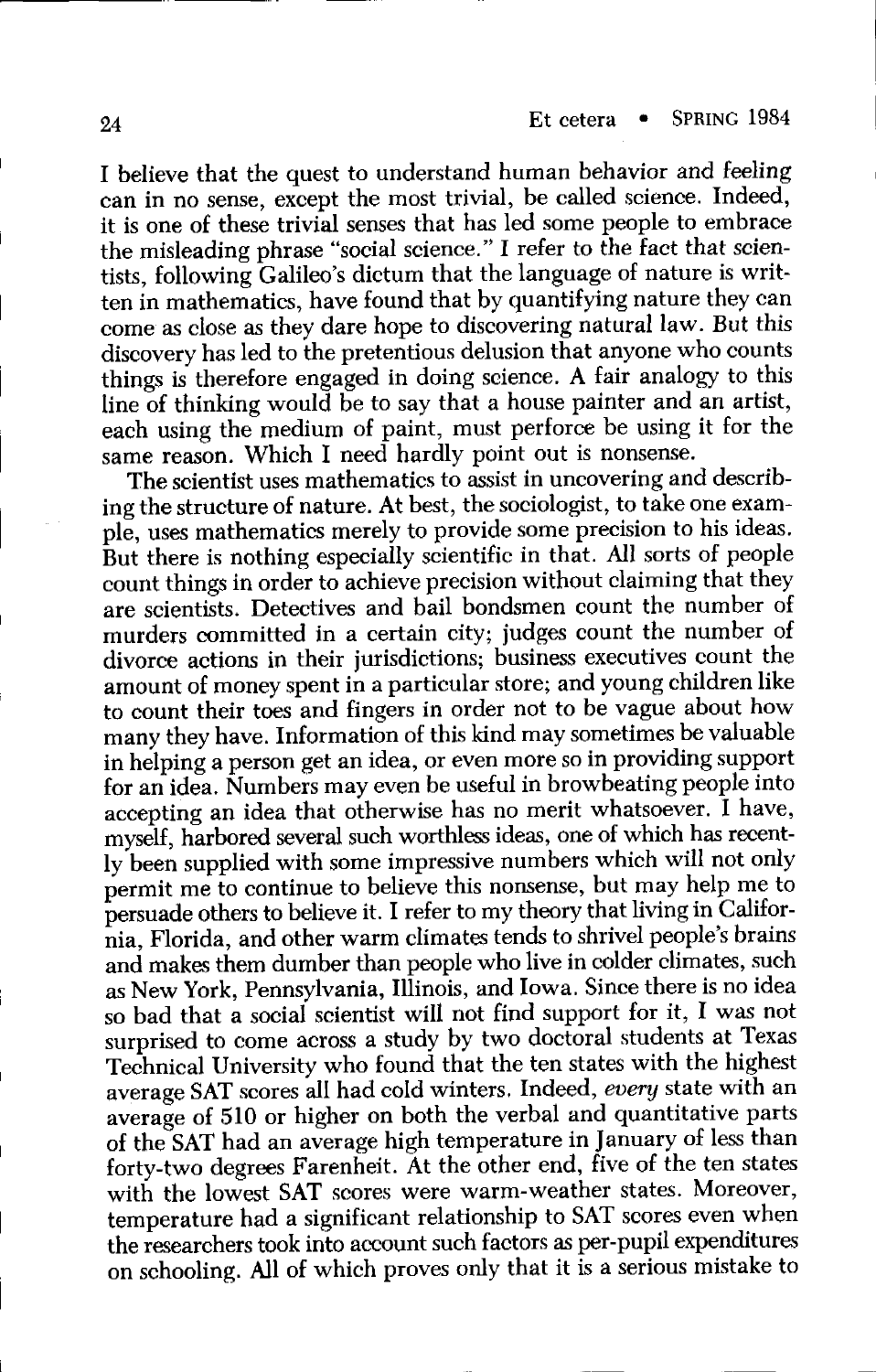define the act of science by whether or not numbers are used to calculate something .

And just as counting things does not a scientist make, neither does observing things, which I mention here because it is sometimes said that if one is empirical, one is scientific . To be empirical means to look at things before drawing conclusions. Everyone, therefore, is an empiricist, with the possible exception of paranoid schizophrenics . To be empirical also means to offer evidence that others can see as clearly as you . You may, for example, draw the conclusion that I like to write articles, offering as evidence the one here before you and others that I have written over the years. You may also offer as evidence that I am stating right here that I like to write articles. Such evidence may be said to be empirical and your conclusion, empiricallybased, but you are not therefore acting as a scientist. You are acting as a rational person, to which many people who are not scientists may make a just claim.

Recently, I had a conversation with a young communications professor from the University of Wisconsin who repeatedly claimed she was a member of the community of social scientists . The basis of her claim was that she had conducted what is called a correlational study of TV viewing and aggressive behavior in children . Her conclusion was that some children in Madison, Wisconsin, who watch lots of violent programs are also apt to act more aggressively than some of the children who watch fewer violent programs. She could not say  $$ and had no hope of saying-if they were aggressive because they watched TV violence, or if they watched TV violence because they were aggressive. She could also not say-and had no aspiration to  $say - why$  it was that some children who watched lots of violent programs did not act aggressively, or why some of those who didn't watch lots of violent programs did act aggressively. Moreover, she told me that within the past five years there have been more than 2500 such studies conducted in American universities, with the result that there is no agreement on very much except that watching lots of violent TV programs may be a contributing factor in making some children act aggressively, but that in any case it is not entirely clear what constitutes aggressive behavior. In other words, after 2500 studies, we have a statement that is somewhat less meaningful than my saying that Adolph Hitler's speeches may have been a contributing factor in the growth of anti-Semitism in Germany.

Confronted by such a desiccated view of science, I naturally asked what her definition of science was . She replied that it required one to be empirical, to measure things, to make one's methods and conclusions public, and to test one's assertions . Because this definition would not distinguish the act of science from the normal working of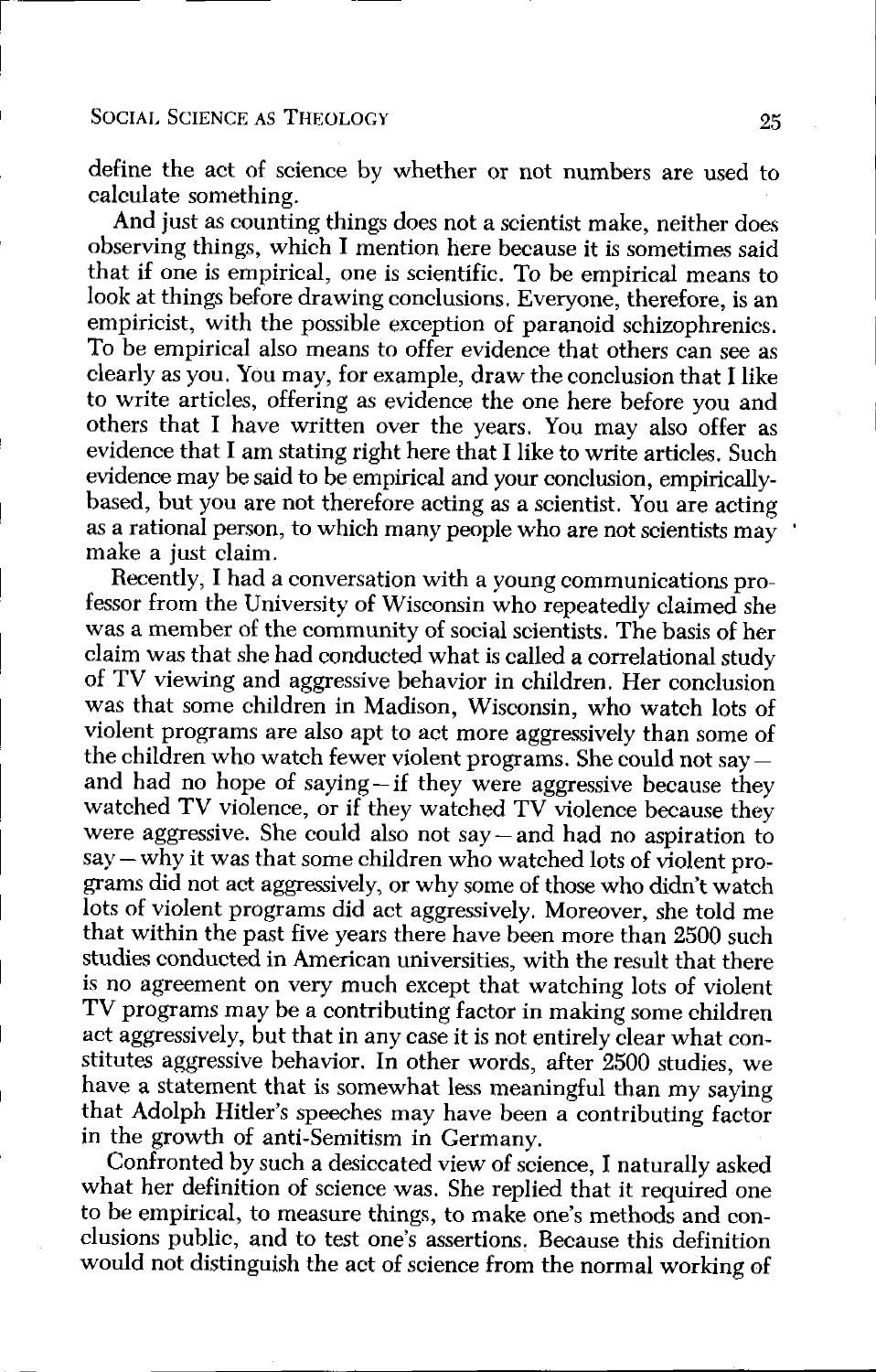a sane mind engaged in problem solving, it did not take me long to get her to acknowledge that such actions, while necessary in science, were hardly sufficient, and I was able to reduce her to saying, "Well, what difference does it make what you call it?" Now, this is not normally the way one ought to treat a young professor, but I did so because I believe it is important to distinguish science from non-science .

There are three reasons why. The first is that it is always worthwhile to insist that people use the right words to describe what they are doing. The second is that many people who misuse the word do so in the hope that the prestige of science will attach to their work . Americans, as you know, are peculiarly afflicted with scienceadoration, which is why we must endure such abominations as Christian Science, Creation Science, Scientology, Policy Science, Decision Science, and Administrative Science, as well as Behavioral and Social Science. And the third reason is that when the study of human conduct is classified as science, there is a tendency to limit the kinds of inquiries that may be made. The counters and empiricists-that is, the pseudo-scientists – are apt to deprive others of the right to pro $ceed$  in alternative ways - for example, by denying them tenure. The result is, of course, that they impoverish the field and make it difficult for people with ideas to become part of it.

Now before proceeding to say what I think sociology, psychology, media ecology, and the rest are, I want to give one more example of social science to make clear why it is, in fact, not science at all. I will choose a piece of work that is greatly admired as social science, at least from a technical if not an ethical point of view . I refer to the experiment - so-called - supervised by Stanley Milgram, the account of which was published under the title Obedience to Authori $ty.$  This is the notorious study in which Milgram tried to entice people to give electric shocks to innocent victims who, in fact, were conspirators in the experiment and did not actually receive the shocks . Nonetheless, most of Milgram's subjects believed that the victims were receiving the shocks, and many of them, under pressure, gave shocks that, were they real, might have killed the victim . Milgram took great care in designing the environment in which all this took place, and his book is filled with statistics which indicate how many did or did not do what the experimenters told them to do . As I recall, somewhere in the neighborhood of 65 % of his subjects were rather more compliant than would have been good for the health of their victims. Milgram draws the following conclusion from his research: In the face of what they construe to be legitimate authority, most people will do what they are told. Or, to put it another way, the social context in which people find themselves will be a controlling factor in how they behave. Now, in the first place, this conclusion is merely a com-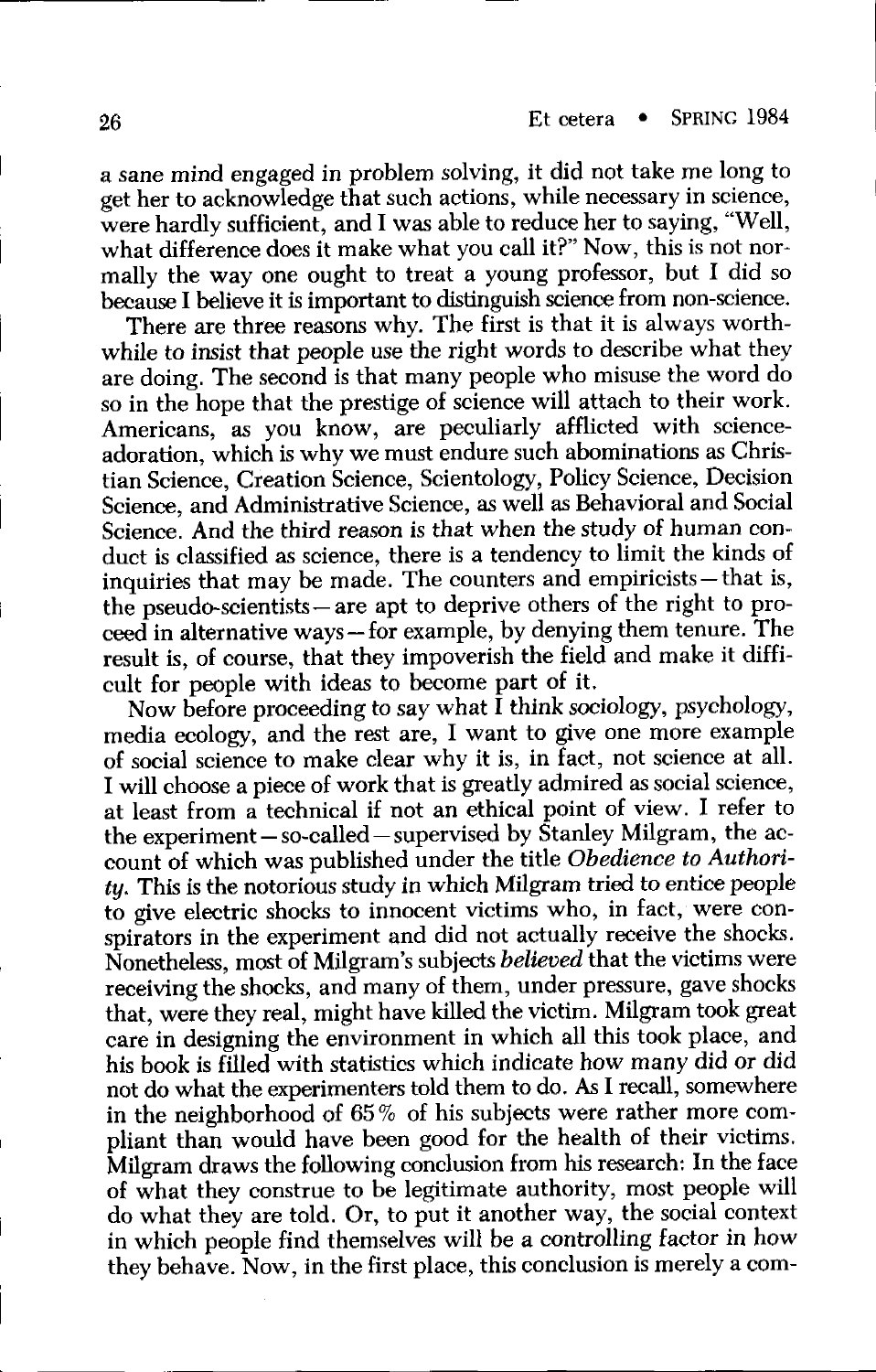monplace of human experience, known to be largely so by everyone from Maimonedes to my Aunt Molly . I do, however, exempt from the word "everyone" American psychiatrists . It appears that before he conducted his experiment Milgram sent to a large group of psychiatrists a questionnaire in which he solicited their opinion as to how many subjects are likely to continue giving electric shocks in such circumstances . The psychiatrists thought the number would be very much smaller than it actually was, basing their estimates on their knowledge of human behavior. Which explains to my complete satisfaction why their estimates were so wrong .

In any case, in mentioning the commonplace nature of Milgram's conclusion I do not mean to imply that real scientists never produce commonplaces, but only that it is rare and never a cause for excitement. On the other hand, such conclusions are always a characteristic of academic pseudo-science.

In the second place, Milgram's study is not even empirical in any strict sense, since it is not based on observations of people in what may be called naturalistic situations. I assume that no one  $-$  not even Milgram - is especially interested in how people behave in a laboratory at Yale University, but in how they behave in situations where their behavior makes a difference in the fabric of their lives . And the fact is that any conclusions to be drawn from this study must specify that they apply only to people in laboratories under the conditions arranged by Milgram. But even if we assume that there is a correspondence between laboratory behavior and more life-like situations, no predictions can be made about what life-like situations these may be . Neither can any serious claim be made that there is a cause and effect relationship between the acceptance of legitimate authority and doing what you are told. In fact, Milgram himself shows us that there is not, since 35 % of his subjects told him to bug off . Moreover, Milgram has no idea whatsoever as to why some people do and some people do not tell him to bug off. Even further, I feel quite sure that if each of Milgram's subjects had been required to read Hannah Arendt's Eichmann in Jerusalem before showing up at the laboratory, Milgram's numbers would have been quite different. But let us suppose that I am wrong about that, and let us further suppose that Milgram had found that 100 % of his subjects did what they were told, with or without Hannah Arendt, And now let us suppose that I tell you a story of a group of people who in some real situation refused to comply with the orders of a legitimate authority . Would you say to me that this cannot be so, because Milgram's study proves otherwise? Or would you say that this overturn's Milgram's work? I think you would say neither, because Milgram's experiment does not confirm or falsify any theory that might be said to be a law of human nature. His study,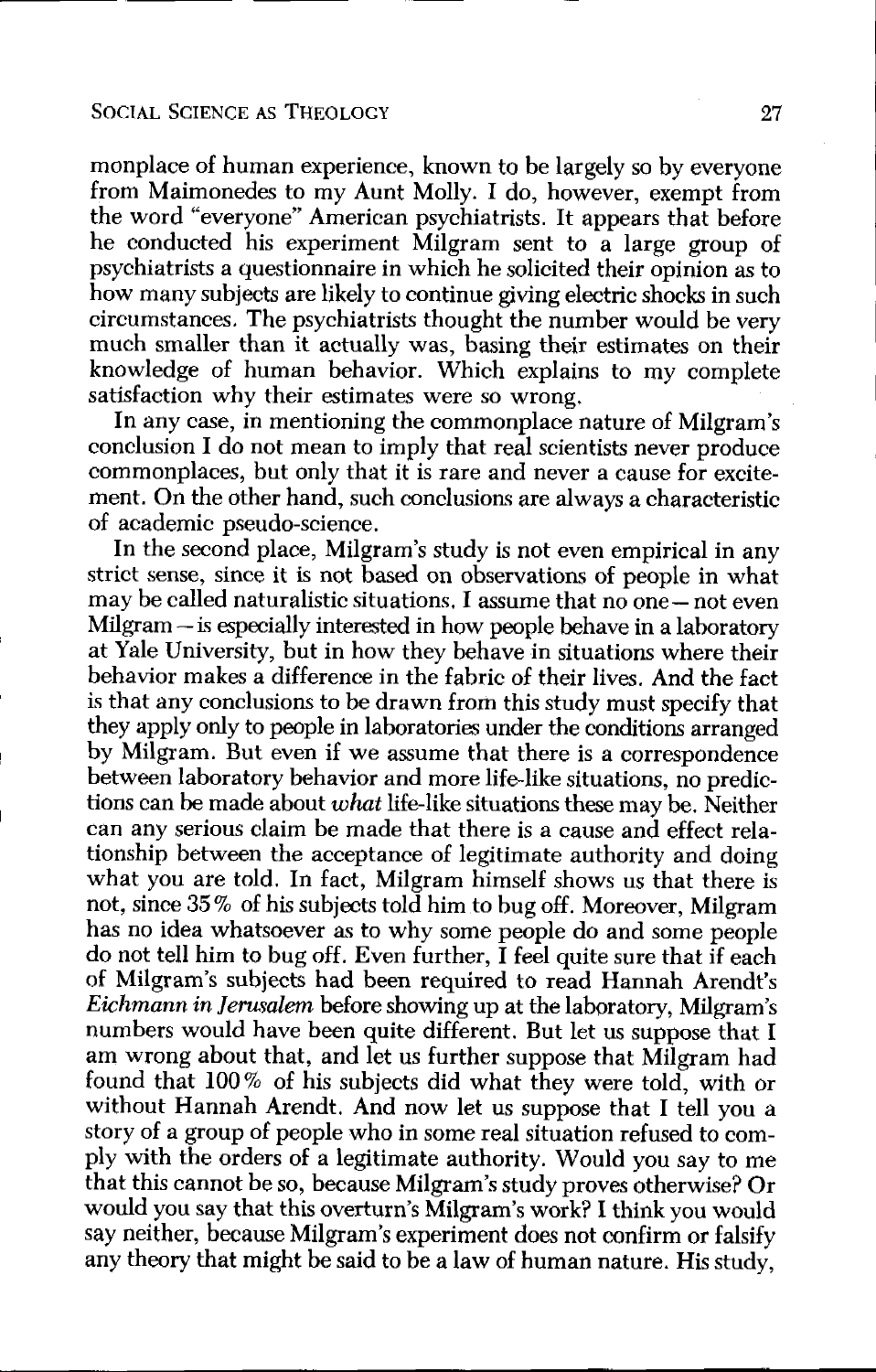which incidentally I find both fascinating and terrifying, is not science. It is something else entirely.

Which leads me to say, at last, what sort of work I think he is engaged in - indeed what sort of work all of those who study human behavior and situations are engaged in . I will start by making reference to a famous correspondence between Sigmund Freud and Albert Einstein . Freud once sent a copy of one of his books to Einstein, inviting him to make an evaluation of it . Einstein replied that he thought the book exemplary but was not qualified to judge its scientific merit . To which Freud replied somewhat testily that if Einstein could say nothing of its scientific merit, he could not imagine how the book could be judged exemplary . It is science or it is nothing . Well, of course, Freud was wrong. His work is exemplary-indeed, monumental -but no one except some American psychiatrists believes today that Freud was doing science, any more than educated people believe that Marx was doing science, or Max Weber or Lewis Mumford or Bruno Bettelheim or Carl Jung or Margaret Mead or Arnold Toynbee. What these people were doing- and Stanley Milgram is doing - is telling anecdotes about human behavior. Their work is a form of story-telling, not unlike conventional imaginative literature although different from it in several important ways.

I call the research of these people story-telling because the word implies that its author has given a unique interpretation to a set of human events, that he has supported his interpretation by providing examples in a variety of forms, and that his interpretation cannot be proved or disproved but draws its appeal from the power of its language, the depth of its explanations, the relevance of its examples, and the credibility of its theme . And that all of this has an identifiable moral purpose. The words "true" and "false" do not apply here in the sense that they are used in mathematics or science. For there is nothing universally and irrevocably true or false about these interpretations. There are no critical tests to confirm or falsify them . There are no postulates in which they are embedded. They are bound by time, by situation, and above all by the cultural prejudices of the researcher. Quite like a piece of fiction.

A novelist-for example, D.H. Lawrence-tells a story about the sexual life of a woman  $-Lady$  Chatterly  $-\text{and}$  from it we may learn things about the secrets of some people, and wonder if Lady Chatterly's secrets are not more common than we had thought . Lawrence did not claim to be a scientist, but he looked carefully and deeply at the people he knew and concluded that there is more hypocrisy in heaven and earth than is dreamt of in some of our philosophies. Now, the sociologist Alfred Kinsey was also interested in the sexual lives of women, and so he and his assistants interviewed thousands

a<br>1970 - Jan Barton, amerikan<br>1970 - Jan Barton, amerikan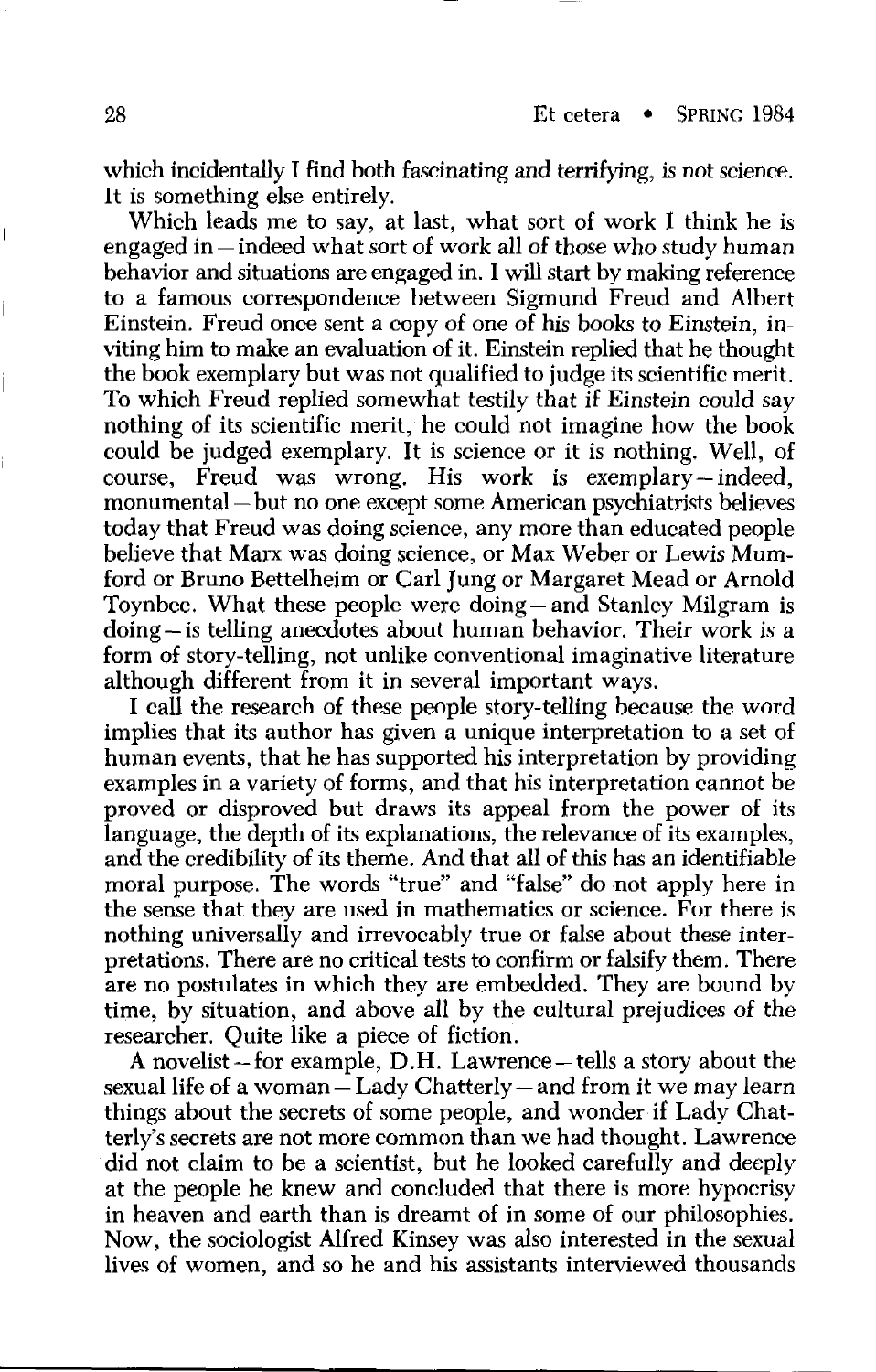## SOCIAL SCIENCE AS THEOLOGY

 

of them in an effort to find out what they believed their sexual conduct was like . Each woman told her story, although it was a story carefully structured by Kinsey's questions . Some of them told all they were permitted to tell, some only a little, and some probably lied. But when they are all put together, there emerges a collective story of a certain time and place. It is a story more abstract than D.H. Lawrence's, largely told in the language of statistics and, of course, without much psychological insight. But it is a story nonetheless. One might call it a tribal tale of one thousand and one nights, told by a thousand and one women, and its theme is not much different from Lawrence's, namely, that the overt sexual life of some women is a lot stranger and more active than some other stories, particularly Freud's, have led us to believe.

Now, I do not say that there is no difference between Lawrence and Kinsey. Lawrence unfolds his story in a word structure called a narrative. Kinsey's word structure is called exposition. These forms are certainly different, although not so much as you might suppose . I remind you here of the remark made about the brothers Henry and William James: that Henry was the novelist who wrote like a psychologist, and William, the psychologist who wrote like a novelist . Certainly, in my meaning of the word "story," exposition is as capable of unfolding one as is a narrative . Of course, Lawrence's story is controlled entirely by the limits of his own imagination . And he is not obliged to consult any social facts other than those he believed he knew . Lawrence's story is pure personal perception . And that is why we call if fiction. Kinsey's story comes from the mouths of others, and he is limited by what they said when he asked his questions. Kinsey's story, therefore, we may call a documentary . But like all stories, it is infused with moral prejudice and sociological theory. It is Kinsey who makes up the questions, and chooses who will be interviewed, and the circumstances of the interview, and how such answers as are generated will be interpreted. All of this gives shape and point to his story. Indeed, we may assume that Kinsey, like Lawrence, knew from the outset what would be the theme of his story . Otherwise, he probably wouldn't have cared to tell it.

It must also be observed that both the novelist and the social researcher construct their stories by the use of archetypes and metaphors. The novelist Cervantes, for example, gave us the enduring archetype of the incurable dreamer and idealist in Don Ouixote. The social historian Marx gave us the archetype of the ruthless and fat, though nameless, capitalist. Flaubert gave us the repressed bourgeoise romantic in Emma Bovary . And Margaret Mead gave us the carefree, guiltless Samoan adolescent. Kafka gave us the alienated urbanite driven to self-loathing . And Max Weber gave us hard-working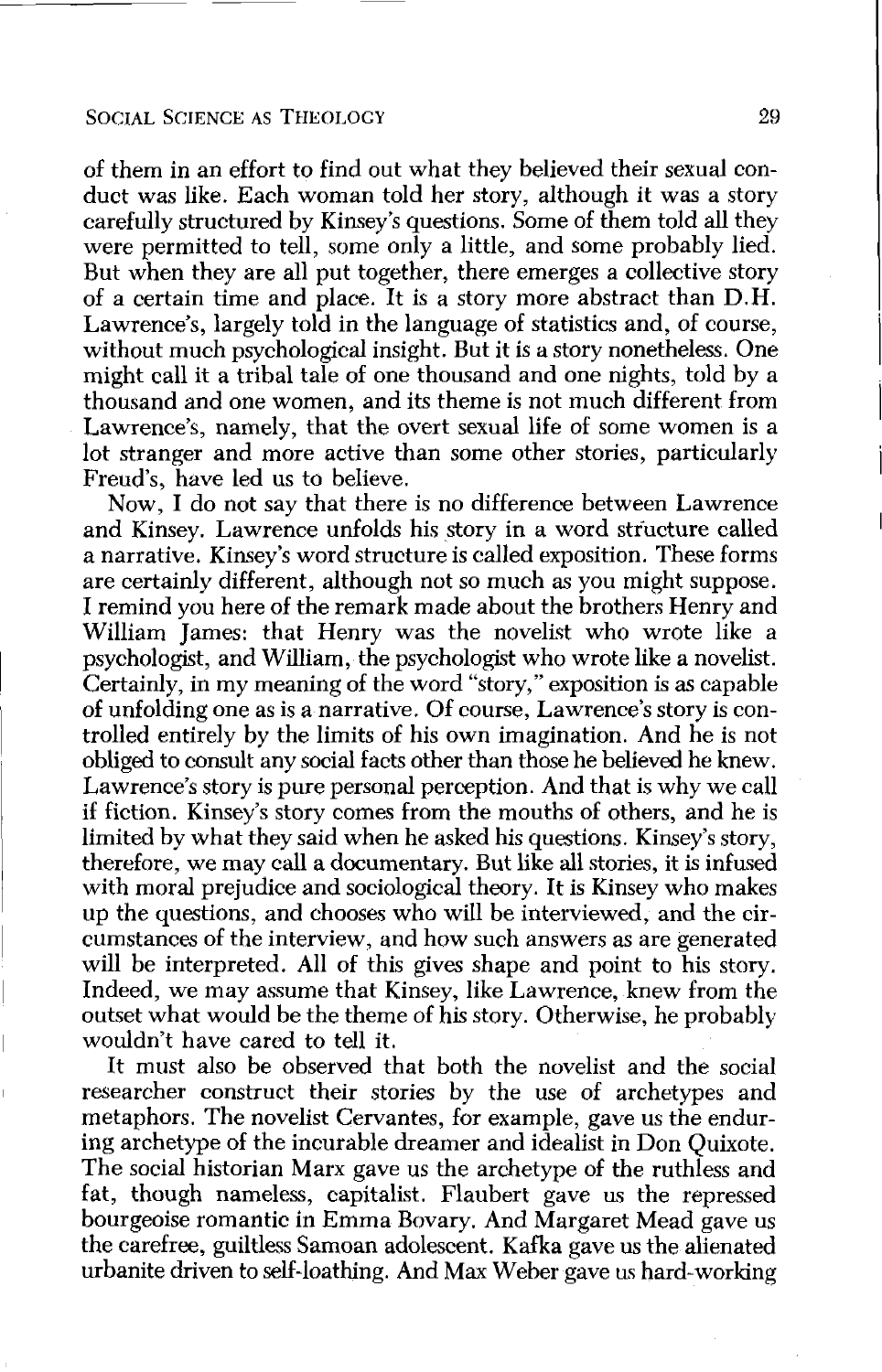men driven by a mythology he called the Protestant Ethic. Dostoevsky gave us the egomaniac redeemed by love and religious fervor . And B.F. Skinner gives us the automaton redeemed by a benign technology .

I think it justifiable to say that in the nineteenth century, novelists provided us with most of the powerful metaphors and images of our culture. In the twentieth century, such metaphors and images have largely come from the pens of social historians and researchers. Think of John Dewey, William James, Erik Erikson, Alfred Kinsey, Thorstein Veblen, Margaret Mead, Lewis Mumford, B .F. Skinner, Carl Rogers, Marshall McLuhan, Noam Chomsky, even Stanley Milgram, and you must acknowledge that our ideas of what we are like and what kind of country we live in come from their stories to a far greater extent than from the stories of our most renowned fiction writers. I do not mean to say, incidentally, that the metaphors of social research are created in the same way as those of novels and plays . The writer of fiction creates metaphors by an elaborate and concrete detailing of the actions and feelings of particular human beings. Sociology is background; individual psychology is the focus. The researcher tends to do it the other way around. His focus is on a wider field, and the individual life is seen in silhouette, by inference and suggestion . Also, the novelists proceed by showing . The researchers, using abstract social facts, proceed by reason, by logic, by argument. That is why fiction is apt to be more entertaining. Whereas Oscar Wilde or Evelyn Waugh shows us the idle and conspicuously consuming rich, Thorstein Veblen argues their way into existence . In the character of Sammy Glick, Budd Shulberg showed us the narcissist whose origins Christopher Lasch has recently tried to *explain* through sociological analysis. So there are differences among storytellers, and most of the time our fiction writers are more pleasurable to read. But the stories told by our social researchers are at least as compelling and, in our own times, apparently more credible.

Now, what I am driving at is this : Once we rid ourselves of the false notion that we are scientists, and accept the idea that we are among our culture's most important tellers of psychological and social tales, the answers to the two questions raised at the beginning are obvious . As to what are legitimate forms of research, we may answer by permitting ourselves the greatest possible latitude. Historical speculation, philosophical argument, literary criticism, case histories, biography, semantic and semiotic analysis, ethnography-all these and more ought to be admissible as ways of telling our stories, and the less concern about method, the better . One becomes fastidious about method only when one has no story to tell. The best people in our field have, with few exceptions, been almost indifferent to the question of method . Who can characterize Harold Innis' method? Or

 $\mathbf{r}$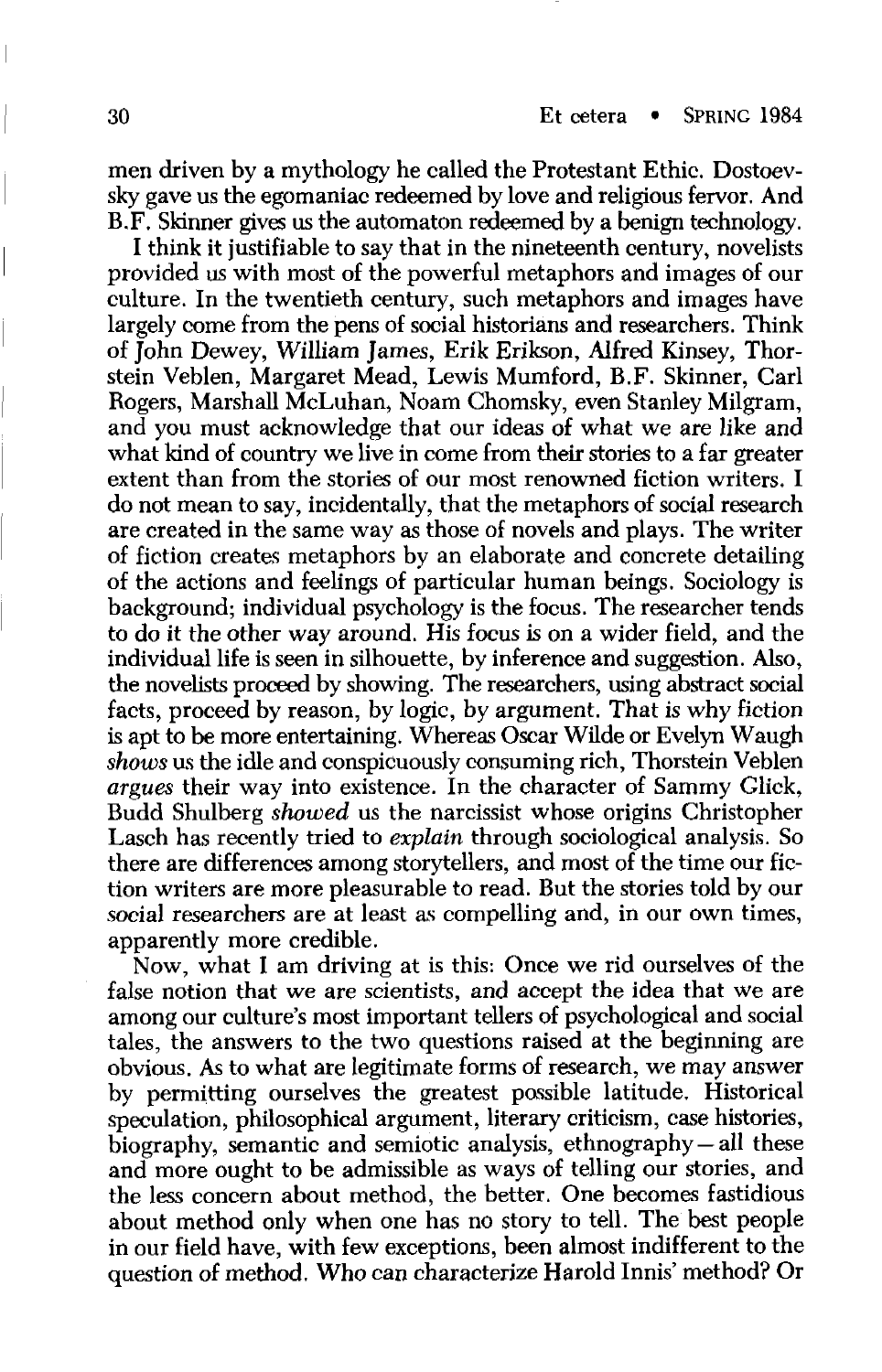## SOCIAL SCIENCE As THEOLOGY SOCIAL SCIEN

Susanne Langer's? Or Eric Havelock's? Or McLuhan's? Or Mumford's? Or Jacques Ellul's? They used whatever social or historical theories and facts seemed relevant; they put forward their arguments by using the instruments of reason, logic, intuition, conjecture. Even Erving Goffman, who seems more technical than most, hasn't much of a method; what he has is a metaphor: life is a stage and we are all players on it . Of course, we can also count things, if we wish, and do correlational studies. But if we do, we ought to make it clear what social theory is serving as the frame for our story. George Gerbner does such studies, but only because he wants to tell a story of a people slowly, perhaps inexorably, being overcome by feelings of powerlessness . Stanley Milgram does such studies because he wants to demonstrate that a commonplace of human experience - what we know about ourselves – can be more terrifying than what we don't know. Alfred Kinsey did such studies because he believed that official morality is, and probably always has been, rubbish.

And so, the answer to the first question is that by resisting the attractions of pseudo-science, and embracing the role of creators and narrators of social myth, we can enrich our field of study immeasurably . Of course, this cannot be done without risk . It means that graduate students, assistant professors, and grown-ups will generate piles of junk--unconvincing stories without credible documentation, sound logic, or persuasive argument. After all, how many Lewis Mumfords or Walter Ongs or Lynn Whites or Jacques Elluls are there? But then, how many Franz Kafkas, D.H. Lawrences, or James Joyces are there? It is a risk that must be borne. The alternative is to remain a shrivelled pseudo-science, useless for everything except the assembly-line production of Ph.D.s.

And as for the second question-What is the purpose of such research? – the answer is *not*, obviously, to contribute to our field, but to contribute to human understanding and decency . For the most part, novelists do not write to enrich the field of novel-writing . The good ones write because they are angry or curious or cynical or enchanted. The Scarlet Letter was not written by a man who wanted to improve the art of the novel, but by a man who wanted to improve the art of living together. Similarly, The Myth of the Machine, Understanding Media, The Technological Society, Computer Power and Human Reason, Stigma, Anger, Public Opinion, and, if you will pardon an attempt to gilt myself by association, The Disappearance of Childhood-these books were written by men and women who were not concerned to improve scholarship but to improve social life . Thus, the purpose of doing this kind of work is essentially didactic and moralistic . These men and women tell their stories for the same reason as the Buddha, Confucius, Hillel, and Jesus told their stories .